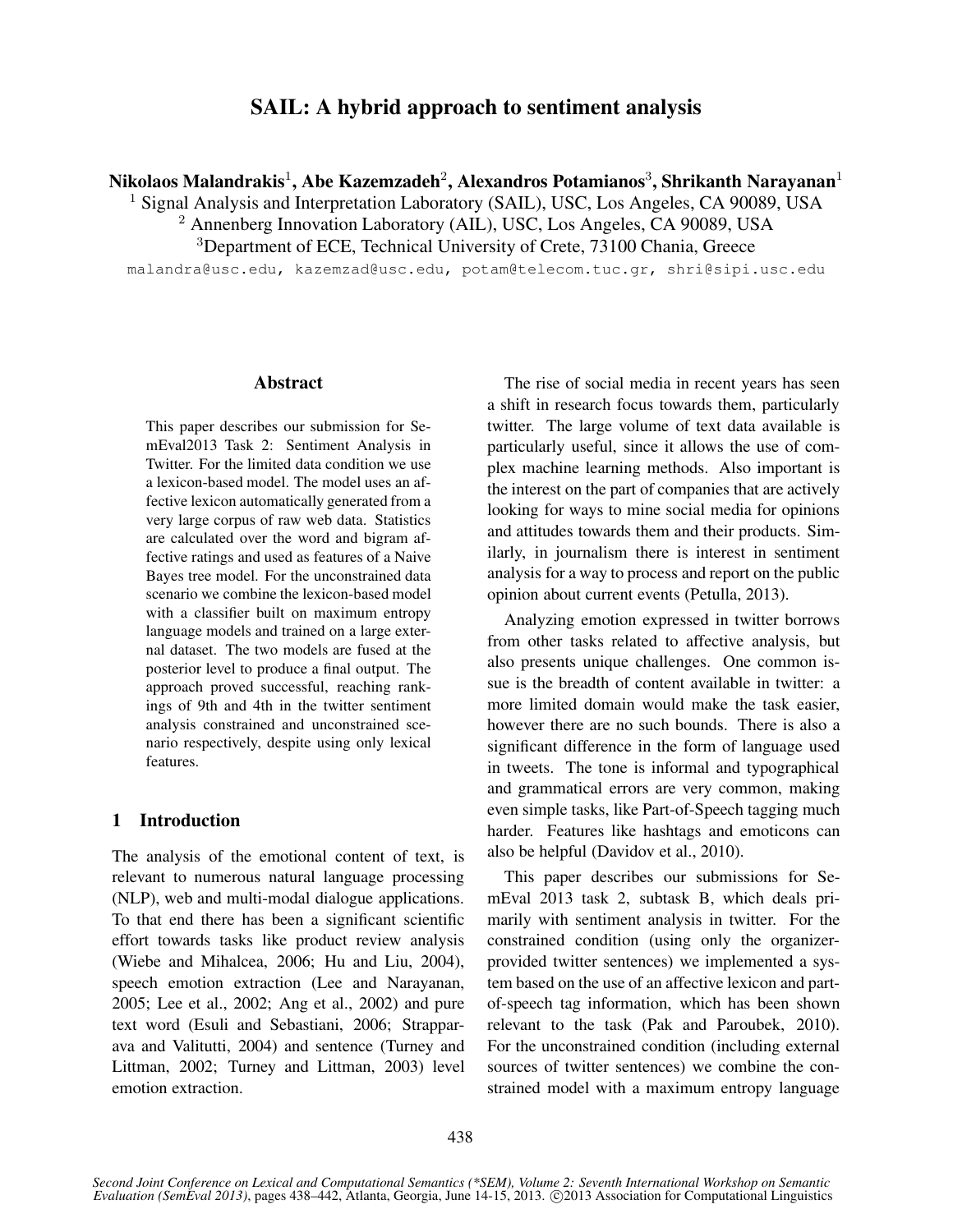model trained on external data.

## 2 Experimental procedure

We use two separate models, one for the constrained condition and a combination for the unconstrained condition. Following are short descriptions.

### 2.1 Lexicon-based model

The method used for the constrained condition is based on an affective lexicon containing out-ofcontext affective ratings for all terms contained in each sentence. We use an automated algorithm of affective lexicon expansion based on the one presented in (Malandrakis et al., 2011), which in turn is an expansion of (Turney and Littman, 2002).

We assume that the continuous (in  $[-1, 1]$ ) valence and arousal ratings of any term can be represented as a linear combination of its semantic similarities to a set of seed words and the affective ratings of these words, as follows:

$$
\hat{v}(w_j) = a_0 + \sum_{i=1}^{N} a_i \ v(w_i) \ d_{ij}, \tag{1}
$$

where  $w_j$  is the term we mean to characterize,  $w_1...w_N$  are the seed words,  $v(w_i)$  is the valence rating for seed word  $w_i$ ,  $a_i$  is the weight corresponding to seed word  $w_i$  (that is estimated as described next),  $d_{ij}$  is a measure of semantic similarity between  $w_i$ and  $w_i$ . For the purposes of this work, the semantic similarity metric is the cosine similarity between context vectors computed over a corpus of 116 million web snippets collected by posing one query for every word in the Aspell spellchecker's vocabulary to the Yahoo! search engine and collecting up to 500 of the top results.

Given a starting, manually annotated, lexicon we can select part of it to serve as seed words and then use 1 to create a system of linear equations where the only unknowns are the weights  $a_i$ . The system is solved using Least Squares Estimation. That provides us with an equation that can generate affective ratings for every term (not limited to words), as long as we can estimate the semantic similarity between it and the seed words.

Seed word selection is performed by a simple heuristic (though validated through experiments):

we want seed words to have extreme affective ratings (maximum absolute value) and we want the set to be as closed to balanced as possible (sum of seed ratings equal to zero).

Given these term ratings, the next step is combining them through statistics. To do that we use simple statistics (mean, min, max) and group by part of speech tags. The results are statistics like "maximum valence among adjectives", "mean arousal among proper nouns" and "number of verbs and nouns". The dimensions used are: valence, absolute valence and arousal. The grouping factors are the 39 Penn treebank pos tags plus higher order tags (adjectives, verbs, nouns, adverbs and combinations of 2,3 and 4 of them). The statistics extracted are: mean, min, max, most extreme, sum, number, percentage of sentence coverage. In the case of bigram terms no part-of-speech filtering/grouping is applied. These statistics form the feature vectors.

Finally we perform feature selection on the massive set of candidates and use them to train a model. The model selected is a Naive Bayes tree, a tree with Naive Bayes classifiers on each leaf. The motivation comes by considering this a two stage problem: subjectivity detection and polarity classification, making a hierarchical model a natural choice. NB trees proved superior to other types of trees during our testing, presumably due to the smoothing of observation distributions.

#### 2.2 N-gram language model

The method used for the unconstrained condition is based on a combination of the automatically expanded affective lexicon described in the previous section together with a bigram language model based on the work of (Wang et al., 2012), which uses a large set of twitter data from the U.S. 2012 Presidential election. As a part of the unconstrained system, we were able to leverage external annotated data apart from those provided by the SEMEVAL 2013 sentiment task dataset. Of the 315 million tweets we collected about the election, we annotated a subset of 40 thousand tweets using Amazon Mechanical Turk. The annotation labels that we used were "positive", "negative", "neutral", and "unsure", and additionally raters could mark tweets for sarcasm and humor. We excluded tweets marked as "unsure" as well as tweets that had disagree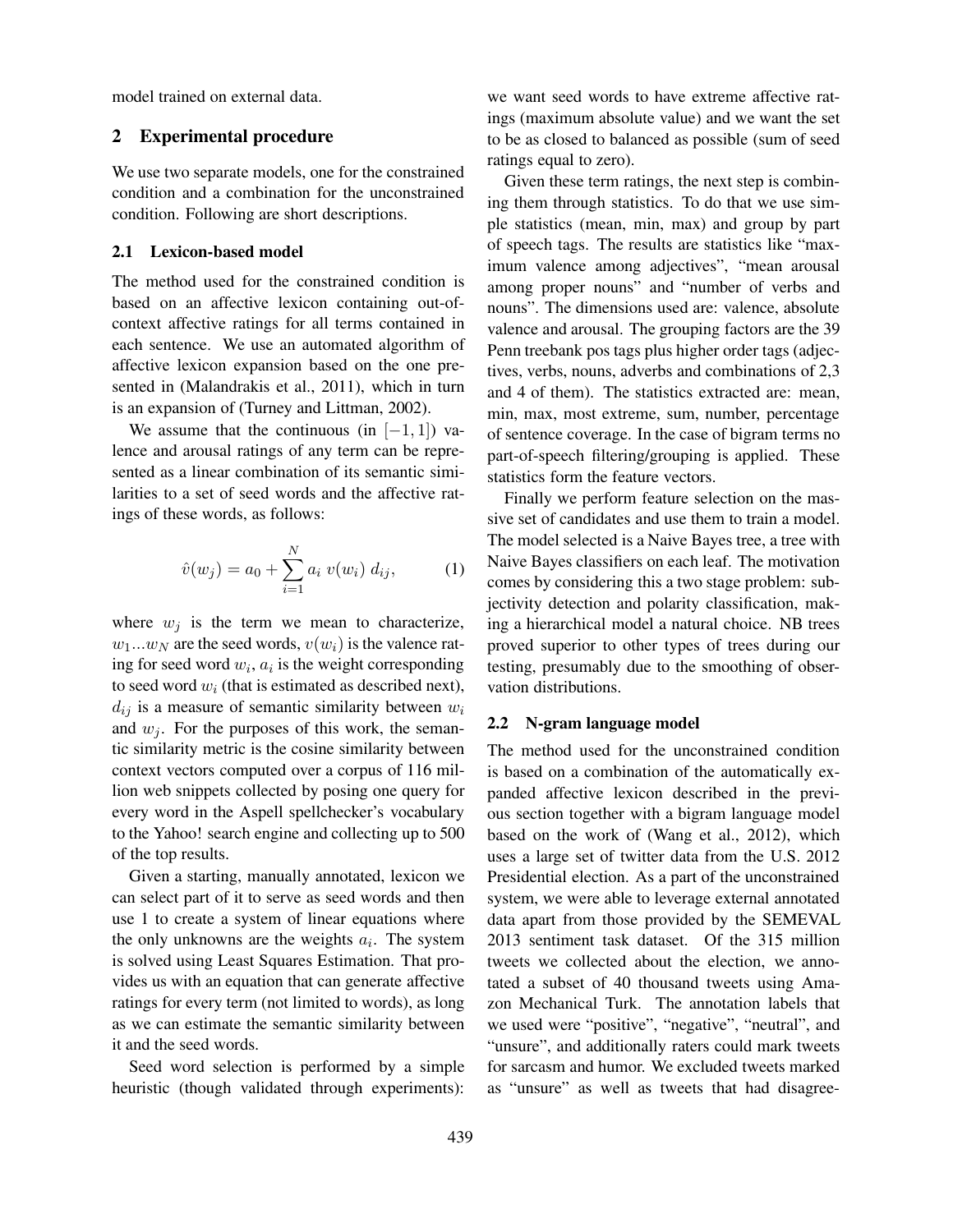ment in labels if they were annotated by more than one annotator. To extract the bigram features, we used a twitter-specific tokenizer (Potts, 2011), which marked uniform resource locators (URLs), emoticons, and repeated characters, and which lowercased words that began with capital letters followed by lowercase letters (but left words in all capitals). The bigram features were computed as presence or absense in the tweet rather than counts due to the small number of words in tweets. The machine learning model used to classify the tweets was the Megam maximum entropy classifier (Daumé III, 2004) in the Natural Language Toolkit (NLTK) (Bird et al., 2009).

### 2.3 Fusion

The submitted system for the unconstrained condition leverages both the lexicon-based and bigram language models. Due to the very different nature of the models we opt to not fuse them at the feature level, using a late fusion scheme instead. Both partial models are probabilistic, therefore we can use their per-class posterior probabilities as features of a fusion model. The fusion model is a linear kernel SVM using six features, the three posteriors from each partial model, and trained on held out data.

#### 3 Results

Following are results from our method, evaluated on the testing sets (of sms and twitter posts) of SemEval2013 task 2. We evaluate in terms of 3 class classification, polarity classification (positive vs. negative) and subjectivity detection (neutral vs. other). Results shown in terms of per category fmeasure.

#### 3.1 Constrained

The preprocessing required for the lexicon-based model is just part-of-speech tagging using Treetagger (Schmid, 1994). The lexicon expansion method is used to generate valence and arousal ratings for all words and ngrams in all datasets and the part of speech tags are used as grouping criteria to generate statistics. Finally, feature selection is performed using a correlation criterion (Hall, 1999) and the resulting feature set is used to train a Naive Bayes tree model. The feature selection and model train-

Table 1: F-measure results for the lexicon-based model, using different machine learning methods, evaluated on the 3-class twitter testing data.

| model         | per-class F-measure |       |       |  |
|---------------|---------------------|-------|-------|--|
|               | neg                 | neu   | pos   |  |
| <b>Nbayes</b> | 0.494               | 0.652 | 0.614 |  |
| <b>SVM</b>    | 0.369               | 0.677 | 0.583 |  |
| <b>CART</b>   | 0.430               | 0.676 | 0.593 |  |
| <b>NBTree</b> | 0.561               | 0.662 | 0.643 |  |

Table 2: F-measure results for the constrained condition, evaluated on the testing data.

| set     | classes      | per-class F-measure |       |           |
|---------|--------------|---------------------|-------|-----------|
|         |              | neg                 | neu   | pos/other |
| twitter | 3-class      | 0.561               | 0.662 | 0.643     |
|         | pos vs neg   | 0.679               |       | 0.858     |
|         | neu vs other |                     | 0.685 | 0.699     |
| sms     | 3-class      | 0.506               | 0.709 | 0.531     |
|         | pos vs neg   | 0.688               |       | 0.755     |
|         | neu vs other |                     | 0.730 | 0.628     |

ing/classification was conducted using Weka (Witten and Frank, 2000).

The final model uses a total of 72 features, which can not be listed here due to space constraints. The vast majority of these features are necessary to detect the neutral category: positive-negative separation can be achieved with under 30 features.

One aspect of the model we felt worth investigating, was the type of model to be used. Using a multistage model, performing subjectivity detection before positive-negative classification, has been shown to provide an improvement, however single models have also been used extensively. We compared some popular models: Naive Bayes, linear kernel SVM, CART-trained tree and Naive Bayes tree, all using the same features, on the twitter part of the SemEval testing data. The results are shown in Table 1. The two Naive Bayes-based models proved significantly better, with NBTree being clearly the best model for these features.

Results from the submitted constrained model are shown in Table 2. Looking at the twitter data results and comparing the positive-negative vs the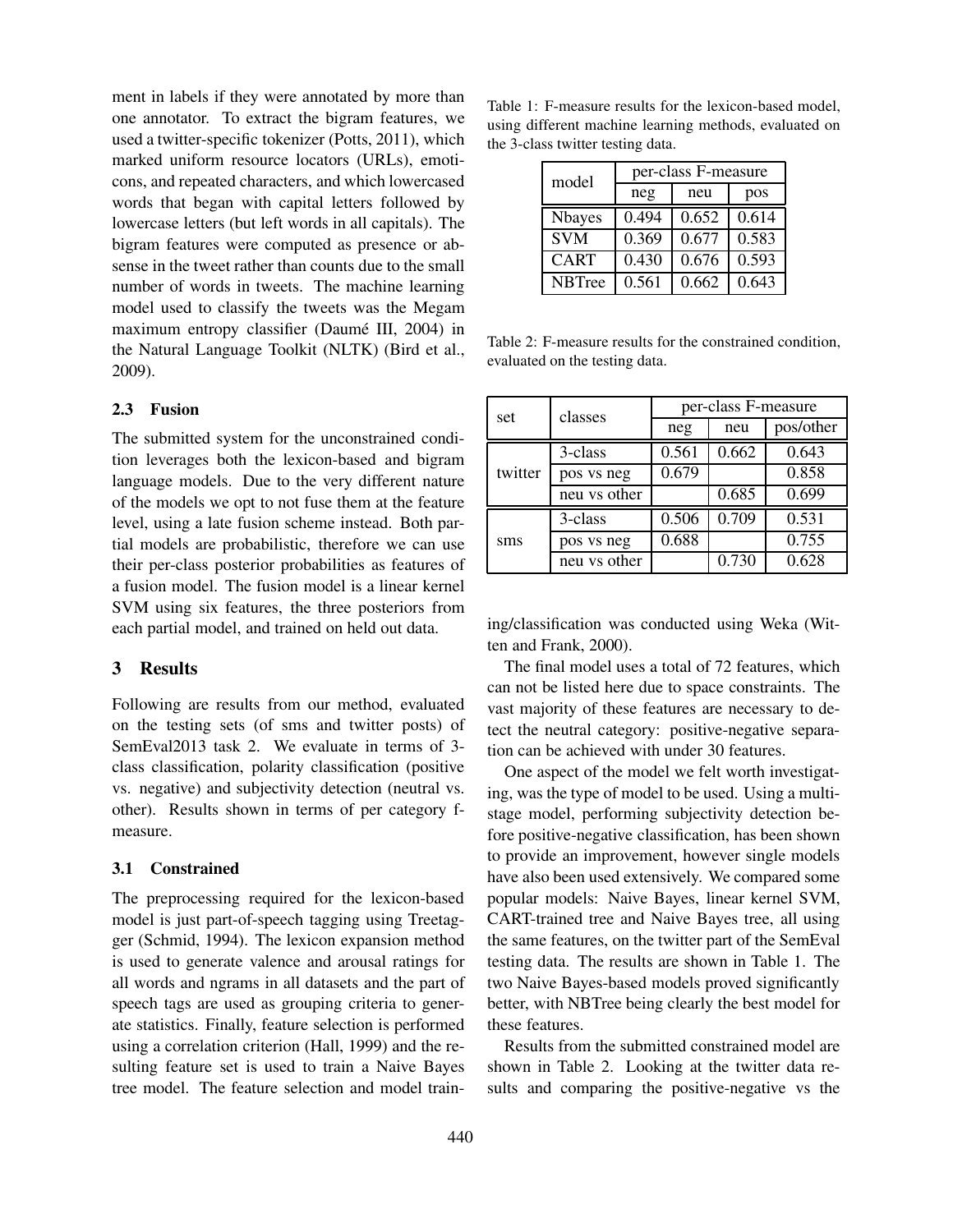3-class results, it appears the main weakness of this model is subjectivity detection, mostly on the neutral-negative side. It is not entirely clear to us whether that is an artifact of the model (the negative class has the lowest prior probability, thus may suffer compared to neutral) or of the more complex forms of negativity (sarcasm, irony) which we do not directly address. There is a definite drop in performance when using the same twitter-trained model on sms data, which we would not expect, given that the features used are not twitter-specific. We believe this gap is caused by lower part-of-speech tagger performance: visual inspection reveals the output on twitter data is fairly bad.

Overall this model ranked 9th out of 35 in the twitter set and 11th out of 28 in the sms set, among all constrained submissions.

#### 3.2 Unconstrained

Table 3: F-measure results for the maximum entropy model with bigram features, evaluated on the testing data.

| set     | classes      | per-class F-measure |       |           |
|---------|--------------|---------------------|-------|-----------|
|         |              | neg                 | neu   | pos/other |
| twitter | 3-class      | 0.403               | 0.661 | 0.623     |
|         | pos vs neg   | 0.586               |       | 0.804     |
|         | neu vs other |                     | 0.661 | 0.704     |
| sms     | 3-class      | 0.390               | 0.587 | 0.542     |
|         | pos vs neg   | 0.710               |       | 0.648     |
|         | neu vs other |                     | 0.587 | 0.641     |

Table 4: F-measure results for the unconstrained condition, evaluated on the testing data.

| set     | classes      | per-class F-measure |       |           |
|---------|--------------|---------------------|-------|-----------|
|         |              | neg                 | neu   | pos/other |
| twitter | 3-class      | 0.565               | 0.679 | 0.655     |
|         | pos vs neg   | 0.672               |       | 0.881     |
|         | neu vs other |                     | 0.667 | 0.732     |
| sms     | 3-class      | 0.502               | 0.723 | 0.538     |
|         | pos vs neg   | 0.625               |       | 0.772     |
|         | neu vs other |                     | 0.710 | 0.637     |

In order to create the submitted unconstrained

model we train an SVM model using the lexiconbased and bigram language model posterior probabilities as features. This fusion model is trained on held-out data (the development set of the SemEval data). The results of classification using the bigram language model alone are shown in Table 3 and the results from the final fused model are shown in Table 4. Looking at relative per-class performance, the results follow a form most similar to the constrained model, though there are gains in all cases. These gains are less significant when evaluated on the sms data, resulting in a fair drop in ranks: the bigram language model (expectedly) suffers more when moving to a different domain, since it uses words as features rather than the more abstract affective ratings used by the lexicon-based model. Also, because the external data used to train the bigram language model was from discussions of politics on Twitter, the subject matter also varied in terms of prior sentiment distribution in that the negative class was predominant in politics, which resulted in high recall but low precision for the negative class.

This model ranked 4th out of 16 in the twitter set and 7th out of 17 in the sms set, among all unconstrained submissions.

## **Conclusions**

We presented a system of twitter sentiment analysis combining two approaches: a hierarchical model based on an affective lexicon and a language modeling approach, fused at the posterior level. The hierarchical lexicon-based model proved very successful despite using only n-gram affective ratings and partof-speech information. The language model was not as good individually, but provided a noticeable improvement to the lexicon-based model. Overall the models achieved good performance, ranking 9th of 35 and 4th of 16 in the constrained and unconstrained twitter experiments respectively, despite using only lexical information.

Future work will focus on incorporating improved tokenization (including part-of-speech tagging), making better use of twitter-specific features like emoticons and hashtags, and performing affective lexicon generation on twitter data.